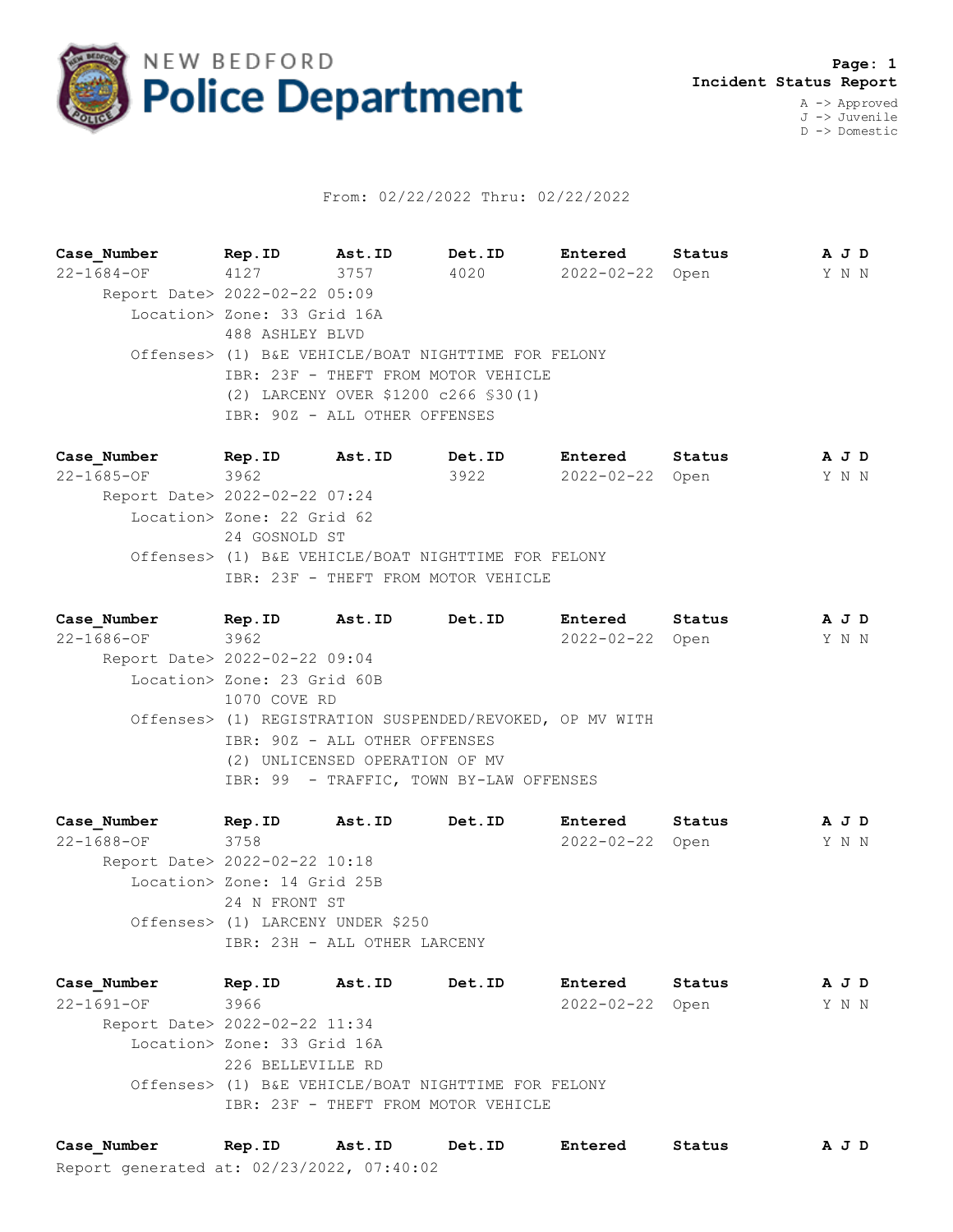

 **Page: 2 Incident Status Report**

> A -> Approved J -> Juvenile D -> Domestic

22-1692-OF 4082 2022-02-22 Open Y N N Report Date> 2022-02-22 09:36 Location> Zone: 34 Grid 1 986 CRESCENT ST Offenses> (1) A&B ON POLICE OFFICER IBR: 13B - SIMPLE ASSAULT

**Case\_Number Rep.ID Ast.ID Det.ID Entered Status A J D** 22-1693-OF 3981 2022-02-22 Open N N N Report Date> 2022-02-22 13:16 Location> Zone: 12 Grid 47B 101 PAGE ST Offenses> (1) HARASSMENT, CRIMINAL IBR: 90Z - ALL OTHER OFFENSES

**Case\_Number Rep.ID Ast.ID Det.ID Entered Status A J D** 22-1698-OF 4109 2022-02-22 Open N N N Report Date> 2022-02-22 15:00 Location> Zone: 33 Grid 16A 228 BELLEVILLE RD Offenses> (1) MOTOR VEH, RECEIVE STOLEN IBR: 280 - STOLEN PROPERTY OFFENSES

**Case\_Number Rep.ID Ast.ID Det.ID Entered Status A J D** 22-1703-OF 3894 2022-02-22 Open Y N N Report Date> 2022-02-22 17:07 Location> Zone: 23 Grid 67 58 WOODLAWN ST Offenses> (1) THREAT TO COMMIT CRIME IBR: 13C - INTIMIDATION

**Case\_Number Rep.ID Ast.ID Det.ID Entered Status A J D** 22-1704-OF 4096 2022-02-22 Open Y N N Report Date> 2022-02-22 16:59 Location> Zone: 22 Grid 62 117 ROCKDALE AVE Offenses> (1) A&B IBR: 13B - SIMPLE ASSAULT (2) DESTRUCTION OF PROPERTY +\$1200, WANTON c266 §127 IBR: 290 - DESTRUCTION / DAMAGE / VANDALI

**Case\_Number Rep.ID Ast.ID Det.ID Entered Status A J D** 22-1705-OF 4126 2022-02-22 Open Y N N Report Date> 2022-02-22 16:49 Location> Zone: 36 Grid 6 717 CHURCH ST Offenses> (1) HARASSMENT, CRIMINAL IBR: 90Z - ALL OTHER OFFENSES